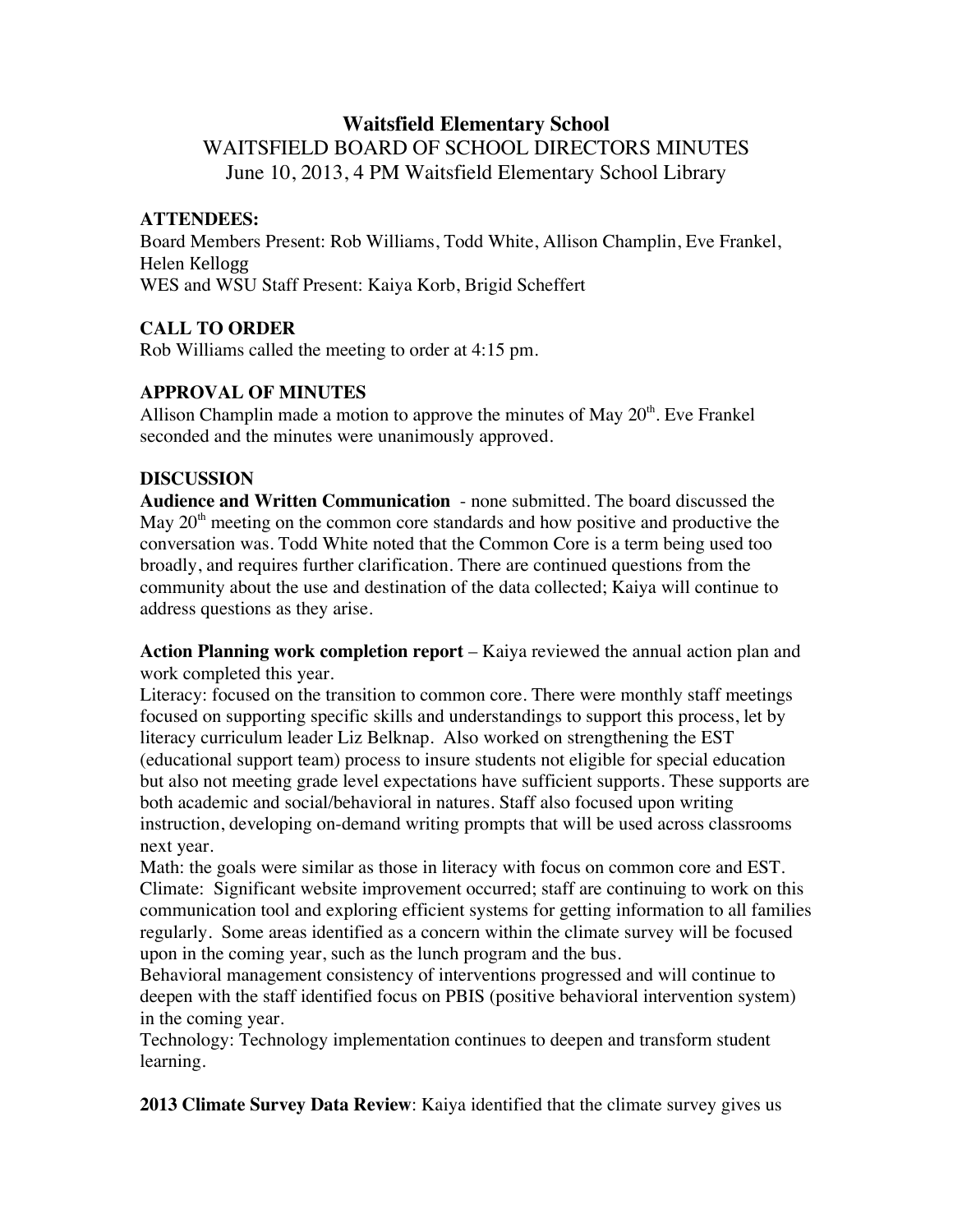only broad brushstrokes, but is helpful for identifying areas that merit further attention/ exploration. The staff, in reviewing the data, identified the following areas for further exploration: French, library and music, as well as bus and lunch. Communication around recess needs to increase. Increasing positive feedback for good behavior is an area of opportunity and part of PBIS.

The PBIS team, as well as some subgroups, will respond to the areas staff identified as concerns or needing further exploration. Climate survey results will be posted on the school website in the next few weeks.

#### **Annual Goals Review & Setting:**

The board ran through the 10 core functions of the board, our performance on those functions, and goals for the upcoming year.

- 1) Policymaking: the board is on track with the WWSU-wide policy as well as the locally controlled ones. Action: continue with the WWSU policy making schedule.
- 2) Policy Implementation: this is the purview of the building administrator and the superintendent. That said, the board must know what the policies are and be familiar with key policies. This will make the board members good messengers. Action: Kaiya to focus board attention on key policies as professional development work within future board meetings.
- 3) Community relations: The goal was to infuse more board communications within the community. The board made two of the three postings intended. We sent an all school welcome letter in the fall, did increase outreach prior to town meeting, and have our meetings taped and aired on local TV. Action: continued effort on the above opportunities to connect the board and community.
- 4) Board interpersonal communication the board is richer for the diversity of the perspectives. Action: continuation of current engagement.
- 5) Board Superintendent Relations: Eve now serves as the WWSU board chair and leads the important work going on at the WWSU level. The board has a role in communicating the role that the superintendent plays. Action: Kaiya recommended a bulleted list of focal points for the board posted by quarter. The board can speak to the role of the WWSU and the advocacy that Brigid brings to the legislature on behalf of our small schools.
- 6) Fiscal/Budget: great success in managing the quality of the education along with the maintenance of the physical plant. Action: continued diligence.
- 7) Instructional program presentations continue at the school level. The role of these presentations is to equip the board to speak to our education program within the community. Action: invite more community members to attend the presentations. Eve also noted the need for more publicity to attract families. It should be offered as an opportunity to learn about the program and ask questions, not revise curriculum.
- 8) Labor relations: board continues to support the staff and be present at key staff events. Action: Kaiya noted the opportunity for the board to be even more available for discussion with staff. Kaiya will copy board members on letters of appreciation recognizing staff.
- 9) Board professional development: policy work serves as a primary source of board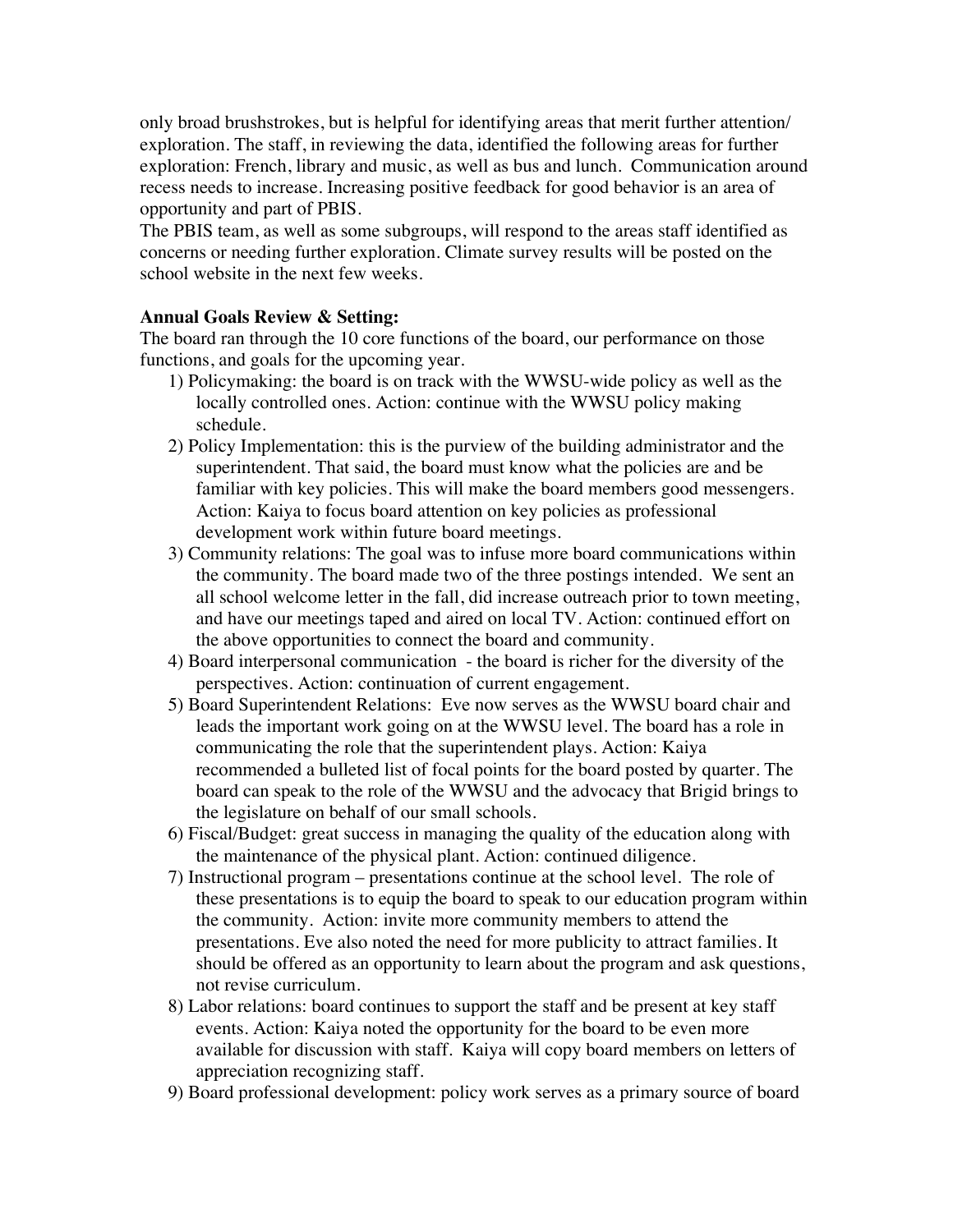professional development. VSBA provides significant orientation resources for new board members. Action: continued education for board members as available.

10) Government relations: The board has reached out to our representatives and had a positive response when topics require. The VBSA legislative updates are also very helpful. Next step is use the superintendent report focus on any questions and updates from the legislative side. Todd White noted that he would like the VBSA to reach out to poll local boards to direct the agenda. Action: invite the VBSA to a WWSU executive committee meeting to highlight the key issues and their position in them. And invite local board members to attend and provide input.

A 6:10 Rob Williams made a motion to recess for dinner. Todd White seconded and the motion was unanimously approved. The group reconvened at 6:39 p.m.

## **EXECUTIVE SESSION**

Todd White made a motion to go into executive session on a matter of personnel. Allison Champlin seconded and the board went into executive session at 6:40. The board came out of executive session at 6:44.

## **REPORTS**

Financial Report: Kaiya anticipates at least \$6,000 surplus by the end of the year despite the \$9,000 deficit listed on the summary sheet. This adjusted amount reflects the balance in several key accounts not likely to be consumed. Also the school is still awaiting an invoice for the town water project. This paperwork is essential in order to gain loan forgiveness.

Principal's Report: Kaiya noted the big accomplishments in the building this year. The technology integrationist evolution represents a significant amount of work by many in the school. Also, there will be a new model at the  $3<sup>rd</sup>/4<sup>th</sup>$  grade in which one teacher provides math or literacy instruction across the grade, regardless of what classroom the student calls home room. This yields content specialization and an ability for students to be known by both teachers at their grade level. We will also continue with facilities work over the summer.

Washington West Representative Report: no report given. The meeting is scheduled for this coming Wednesday.

Superintendent's report: Brigid's end of year report will be distributed shortly.

## **ACTION**

**G17- L: Animals in Schools (for adoption):** Helen Kellogg made a motion to accept G17-L as re-written. Allison Champlin seconded and the motion was unanimously approved.

**Valley tech support position M.O.U.:** Candidates are being interviewed now. Todd White made a motion to approve the MOU with Brigid's consultation on the legal terms for termination to match *employee at will*. Rob Williams seconded and the motion was unanimously approved.

**Fuel bids:** SB Collins bid was the lowest at \$3.065 per gallon. Eve Frankel made a motion to approve the SB Collins bid. Allison Champlin seconded and the motion was unanimously approved.